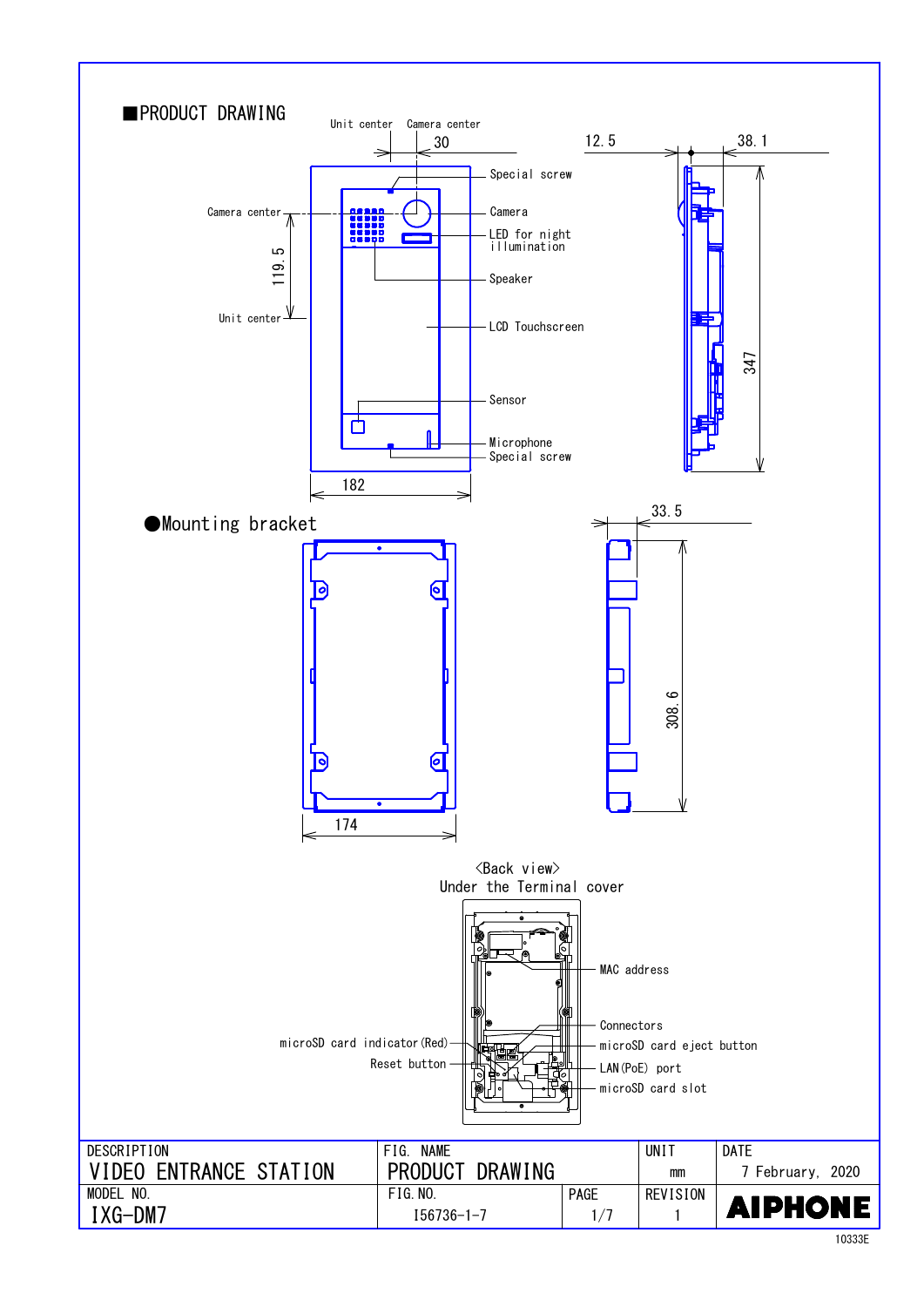| MOUNTING                              |                                                                        |                                                                     |                                                |                 |                  |  |
|---------------------------------------|------------------------------------------------------------------------|---------------------------------------------------------------------|------------------------------------------------|-----------------|------------------|--|
| • Use the electrical box: IXG-DM7-BOX |                                                                        |                                                                     |                                                |                 |                  |  |
|                                       |                                                                        | Unit center                                                         |                                                |                 |                  |  |
|                                       | IXG-DM7                                                                |                                                                     |                                                |                 |                  |  |
|                                       | Mounting bracket-                                                      |                                                                     |                                                |                 |                  |  |
|                                       | Camera center-                                                         |                                                                     |                                                |                 |                  |  |
|                                       |                                                                        |                                                                     |                                                |                 |                  |  |
|                                       |                                                                        |                                                                     | $\overline{\mathsf{M}}$ ounting bracket pitch) |                 |                  |  |
|                                       |                                                                        | $195(7 - 11/16o)$                                                   | $(XG-M7$ pitch)<br>$290.5(11 - 7/16'')$        |                 |                  |  |
| $GL=1, 500$<br>(4' 11'')              | Unit center<br>(BOX center)                                            |                                                                     |                                                |                 |                  |  |
|                                       |                                                                        |                                                                     |                                                |                 |                  |  |
|                                       | $GL=1, 380.5$                                                          |                                                                     |                                                |                 |                  |  |
|                                       | (4' 6'')                                                               |                                                                     |                                                |                 |                  |  |
|                                       |                                                                        |                                                                     |                                                |                 |                  |  |
|                                       |                                                                        |                                                                     |                                                |                 |                  |  |
|                                       |                                                                        |                                                                     |                                                |                 |                  |  |
| $\blacksquare$ SPECIFICATIONS         |                                                                        |                                                                     |                                                |                 |                  |  |
| Power source                          |                                                                        | Power-over-Ethernet (IEEE 802.3af Class 0)                          |                                                |                 |                  |  |
| Current consumption                   |                                                                        | Stanby 5.3W, Max. 11.6W (48V DC)                                    |                                                |                 |                  |  |
| Type of communication                 | Full duplex audio (depending on the destination station)               |                                                                     |                                                |                 |                  |  |
| Monitor                               | 7 inch TFT LCD display                                                 |                                                                     |                                                |                 |                  |  |
| Monitor resolution                    | WVGA 800 x 480 (Approx. 1.15 million pixels)                           |                                                                     |                                                |                 |                  |  |
| Camera                                |                                                                        | 1/2.7 inch Color CMOS, HD1280 x 720                                 |                                                |                 |                  |  |
| Minimum illumination                  | 5 lux                                                                  |                                                                     |                                                |                 |                  |  |
| LAN                                   |                                                                        | Ethernet(10BASE-T, 100BASE-TX), Auto MDI/MDI-X-compatible           |                                                |                 |                  |  |
| Audio codec                           |                                                                        | G. 711 ( $\mu$ - law, A - law)                                      |                                                |                 |                  |  |
| Video codec                           | H. 264 MP/AVC (Main profile)                                           |                                                                     |                                                |                 |                  |  |
| Protocol                              | IPv4, IPv6, TCP, UDP, SIP RFC3261, HTTP, HTTPS, RTSP, RTP, RTCP, IGMP, |                                                                     |                                                |                 |                  |  |
|                                       |                                                                        | MLD, SMTP, FTP, DHCP, NTP, DNS, TLS                                 |                                                |                 |                  |  |
| Encryption method                     |                                                                        | TLS1.0, TLS1.1, TLS1.2                                              |                                                |                 |                  |  |
| Packet delivery                       | Unicast, Multicast                                                     |                                                                     |                                                |                 |                  |  |
| Number of units                       | Max. 9, 998 units                                                      |                                                                     |                                                |                 |                  |  |
| (in address book)                     |                                                                        | (IX/IXG stations: Max. 9, 998 stations + Intorcom App: Max. 9, 999) |                                                |                 |                  |  |
| Number of buildings                   | Max. 99 buildings                                                      |                                                                     |                                                |                 |                  |  |
| Ambient temperature                   | $-20 - +60^{\circ}C$                                                   |                                                                     |                                                |                 |                  |  |
| Mounting                              | Flush wall-mount                                                       |                                                                     |                                                |                 |                  |  |
| Electrical box                        | IXG-DM7-BOX                                                            |                                                                     |                                                |                 |                  |  |
|                                       | Front panel                                                            | : Stainless steel, vertical aligment finished                       |                                                |                 |                  |  |
| Material                              |                                                                        | Main unit - Case: Self-extinguishing ABS resin                      |                                                |                 |                  |  |
|                                       | LCD display                                                            | : Glass                                                             |                                                |                 |                  |  |
|                                       | Chassis<br>: Die-cast aluminum                                         |                                                                     |                                                |                 |                  |  |
| Unit color                            | Front panel : Silver                                                   |                                                                     |                                                |                 |                  |  |
| Main unit<br>: Black                  |                                                                        |                                                                     |                                                |                 |                  |  |
| Weight                                | Approx. 2.4kg                                                          |                                                                     |                                                |                 |                  |  |
| IP rating                             |                                                                        | IP65(dust-proof/spray-resistant)                                    |                                                |                 |                  |  |
| IK rating                             | IK08                                                                   |                                                                     |                                                |                 |                  |  |
| <b>DESCRIPTION</b>                    |                                                                        | FIG. NAME                                                           |                                                | <b>UNIT</b>     | <b>DATE</b>      |  |
| VIDEO ENTRANCE STATION                |                                                                        | PRODUCT DRAWING/                                                    | SPEC.                                          | mm              | 7 February, 2020 |  |
| MODEL NO.                             |                                                                        | <b>FIG. NO.</b>                                                     | PAGE                                           | <b>REVISION</b> | <b>AIPHONE</b>   |  |
| IXG-DM7                               |                                                                        | $I56736 - 2 - 7$                                                    | 2/7                                            | $\mathbf{1}$    |                  |  |

٦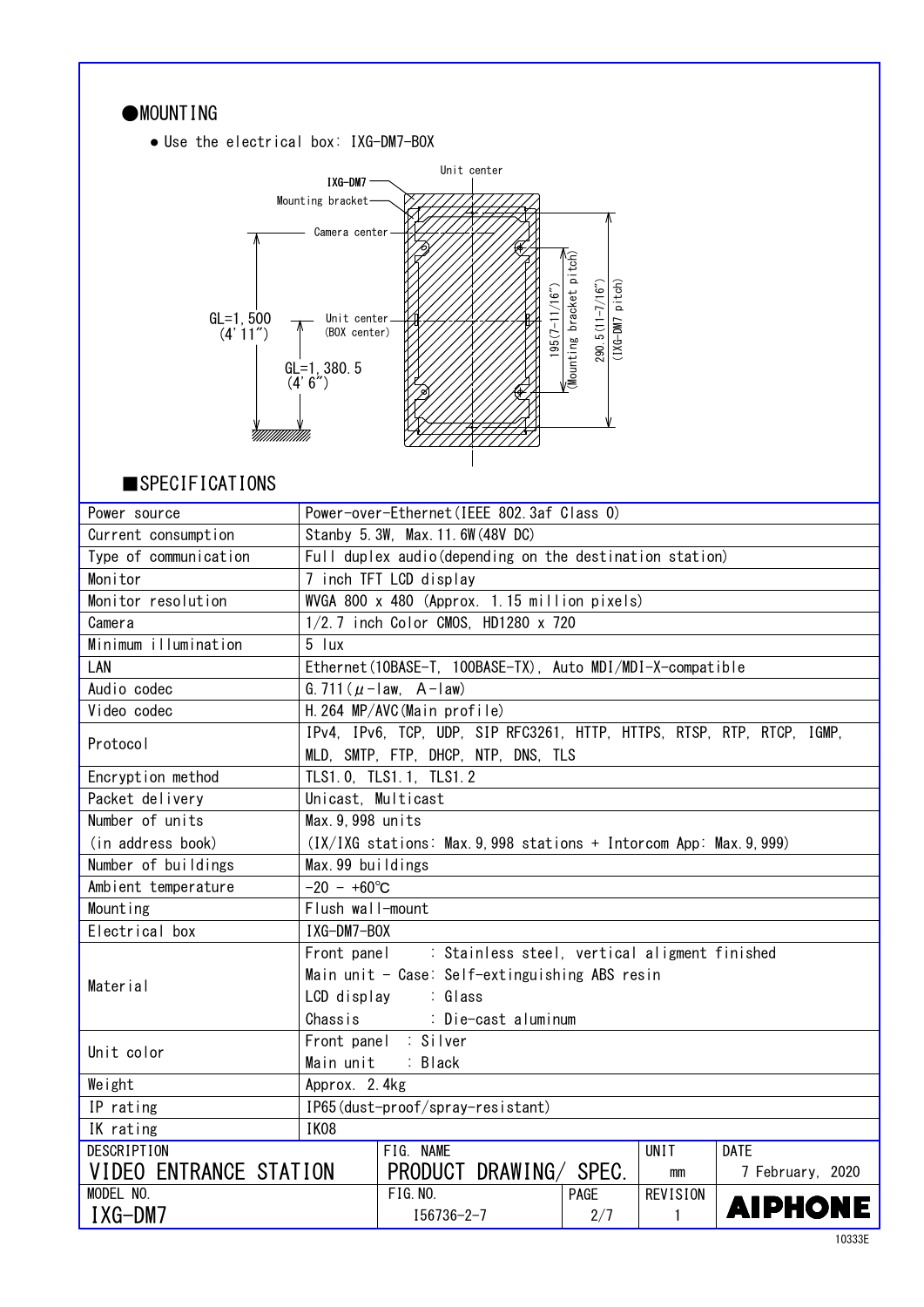# ■WIRING DIAGRAM



\*1. Contact Input Specifications

| Input method           | Programmable dry contact $(N/O$ or $N/C$ ) |  |  |  |  |
|------------------------|--------------------------------------------|--|--|--|--|
|                        | Level detection method                     |  |  |  |  |
| Detection time         | 200 msec or more                           |  |  |  |  |
| Contact resistance     | Make: $700\Omega$ or less                  |  |  |  |  |
|                        | Break: $3k\Omega$ or more                  |  |  |  |  |
| Terminal short-circuit | 10 mA or less                              |  |  |  |  |
| current                |                                            |  |  |  |  |
| Voltage between        | 5.5 VDC or less (between open terminals)   |  |  |  |  |
| terminals              |                                            |  |  |  |  |

#### \*2. Relay Output 1 Specifications

| Output method  | Form C dry contact $(N/O$ or $N/C$ )                                                                |
|----------------|-----------------------------------------------------------------------------------------------------|
| Contact rating | 24 VAC, 3A(resistive load)<br>24 VDC, 3A (resistive load)<br>Minimum overload (AC/DC): 100mV. 100mA |

### \*3. Relay Output 2 Specifications

| Output method  | Form C dry contact $(N/O$ or $N/C$ )  |  |  |  |
|----------------|---------------------------------------|--|--|--|
|                | 24 VAC, O.5A (resistive load)         |  |  |  |
| Contact rating | 24 VDC, 0.5A (resistive load)         |  |  |  |
|                | Minimum overload(AC/DC): 100mV, 0.1mA |  |  |  |

| DESCRIPTION                             | <b>NAME</b><br>FIG. |             | UNI.     | DATE              |
|-----------------------------------------|---------------------|-------------|----------|-------------------|
| <b>ENTRANCE STATION</b><br><b>VIDEO</b> | WIRING DIAGRAM      |             | mm       | 2020<br>Februarv. |
| MODEL<br>NO.                            | FIG.NO.             | <b>PAGE</b> | REVISION |                   |
| :XG-DM7                                 | 156736-3-7          | 3/7         |          | <b>AIPHONE</b>    |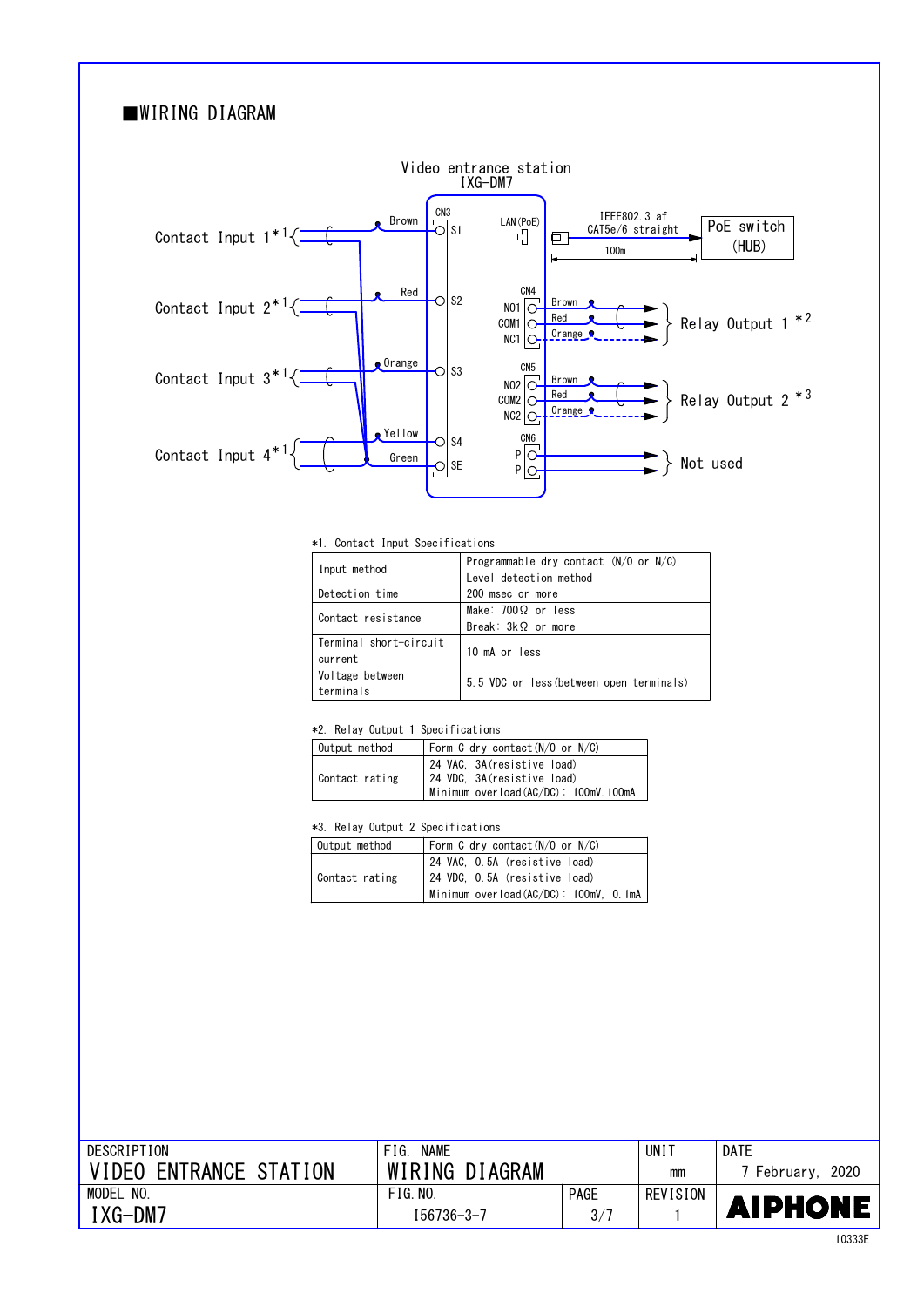### **ERESTRICTIONS**

- A PoE-compatible switch must be used as the switch (hub) for station connection. ●
- A computer is required to make system settings. ●
- IXG system can be configured in "IXG Support Tool" application.
- When installing the station on a rough surface, please use seal the station edges to prevent water entering the station. If the station edges are left unsealed on a rough surface, IP65 ingress protection rating is

not guaranteed.

- If the embedded box is exposed, water and dust will enter through the opening of the embedded box, and IP65 is not fulfilled.
- Avoid to install this station in the following locations;







Where the standing location is strongly sunlit.

At the entrance where background is sky in upper floors of Condominiums, etc.

The background of the standing caller's is white wall.

- While updating the System settings, stations unavailable.
- A human body detection sensor detects temperature changes within the detection range, but it may not detect or the sensitivity may change depending on the ambient temperature and environment.
- If the LCD display comes into contact with rain, it may not respond when touched or cause false reactions to occur. Please install the unit in an area where it doesn't come in contact with rain.
- The LCD display may not function when operated while wearing gloves.
- In order to audio or video record, the following microSD memory card (market goods) compliant with SD standard is necessary.

|                                | Supported<br>storage<br>capac <sub>1</sub> | ormal                         | ilass<br>Sneed                          |
|--------------------------------|--------------------------------------------|-------------------------------|-----------------------------------------|
| oSDHC<br>memory<br>card<br>MIC | 4GB<br>32GP                                | 1.700<br>$\cdot$ $\mathbf{a}$ | сr<br>O<br>speed<br>م م ا<br>שט<br>ার১১ |

### ■RESTRICTIONS ABOUT THE NETWORK

- When connecting via the Internet (global IP networks), VPN Service is necessary.
- We do not recommend using a wireless communication such as wireless LAN as it may not operate correctly due to security issues or communication speed delays.
- For IPv4 Address with DHCP, due to the architecture of the IXG system, DHCP configuration is only recommended for network environments utilizing managed (static) IP address leasing.
- For stateless IPv6 Address, do not change the prefix of the device so that it cannot transmit Router Advertisement (RA).
- For IPv6 Address with DHCP, due to the architecture of the IXG system, DHCP configuration is only recommended for network environments utilizing managed (static) IP address leasing. The DUID of the device: 00030001 + MAC address
- Depending on the network environment and computer, prior arrangements and setup operations involving the network administrator might be necessary.
- Depending on the network environment, operation delay might occur.
- Depending on the network environment or other factors, audio or video dropout, delays, lower frame rates, or other loss of correct operation might occur.
- The protocols used by this system must be supported.
- The network bandwidth required by each device when communicating are as follows. G.711:64kbps x 2(in communication), 64kbps x stations(on page) H.  $264:32kbps - up to 2048kbps$
- IPv4 and IPv6 cannot be mixed in the same system.
- When using multicasting for video, or audio, use in an environment that does not reject IGMPv3 or MLDv2.

| DESCRIPTION                      | <b>NAME</b><br>FIG. |             | UNI      | DATE              |
|----------------------------------|---------------------|-------------|----------|-------------------|
| ENTRANCE STATION<br><b>VIDEO</b> | <b>RESTRICTIONS</b> |             | mm       | 2020<br>February. |
| MODEL<br>NO                      | FIG. NO.            | <b>PAGE</b> | REVISION |                   |
| $IXG-DM7$                        | $156736 - 4 - 7$    | 4/7         |          | <b>AIPHONE</b>    |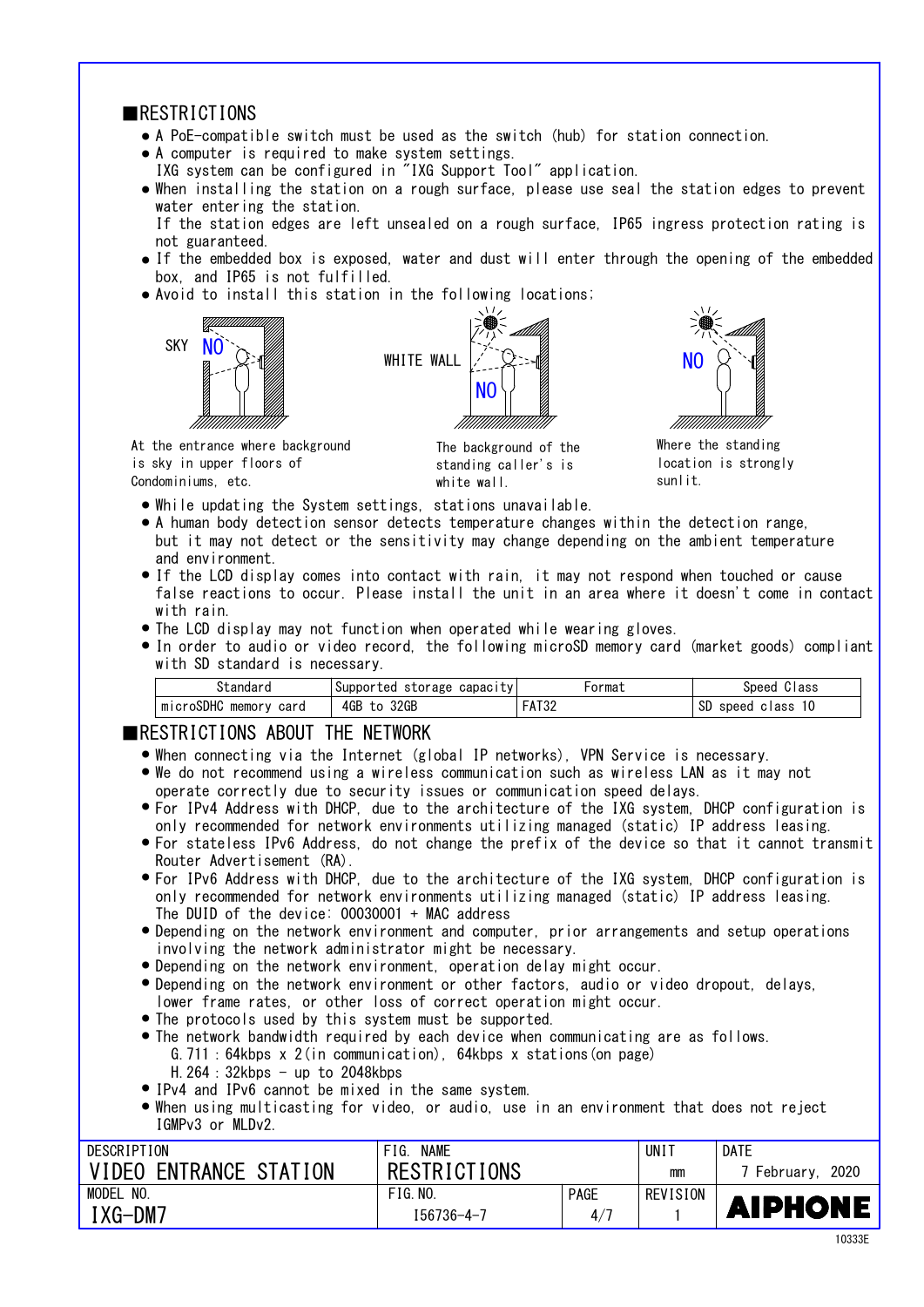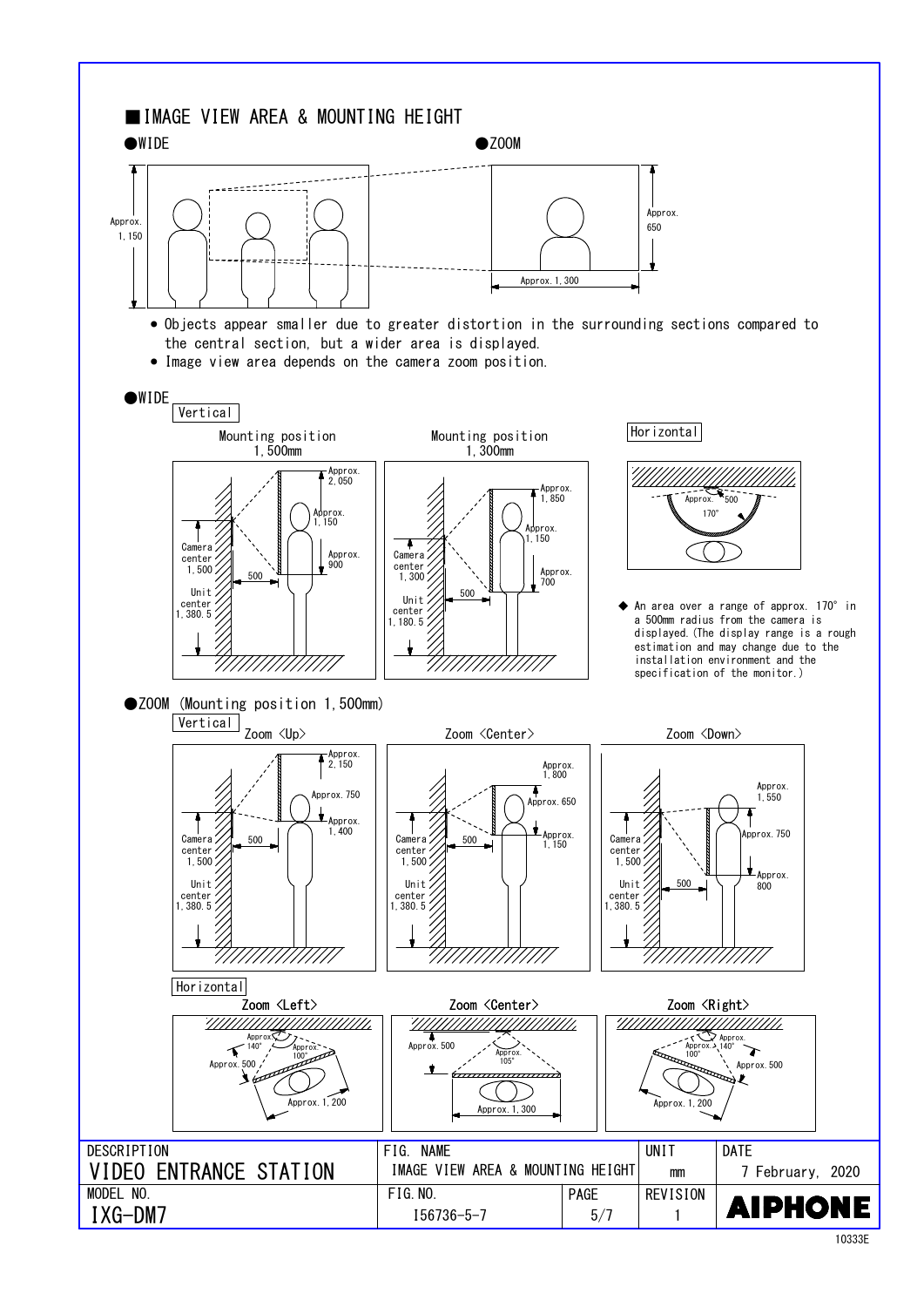| <b>FUNCTIONS</b>                                                                                                                                                                       |                                                                         |             |                 |                  |
|----------------------------------------------------------------------------------------------------------------------------------------------------------------------------------------|-------------------------------------------------------------------------|-------------|-----------------|------------------|
| $\bullet$ Calling                                                                                                                                                                      |                                                                         |             |                 |                  |
| - Calling a Residential unit: Call Tenant stations and Intercom App in a Residential unit.<br>- Calling a Commercial unit: Call Master stations and Intercom App in a Commercial unit. |                                                                         |             |                 |                  |
| - Calling a Guard unit: Call Intercom App in a Guard unit.                                                                                                                             |                                                                         |             |                 |                  |
| - Calling a Common Inside Area: Call Master stations in a Common Inside Area.<br>• Answer and communication                                                                            |                                                                         |             |                 |                  |
| - Auto answer: Answer a call from another station automatically.                                                                                                                       |                                                                         |             |                 |                  |
| $\bullet$ Paging                                                                                                                                                                       |                                                                         |             |                 |                  |
| - Incoming a page                                                                                                                                                                      |                                                                         |             |                 |                  |
| . Audio or video recording function                                                                                                                                                    |                                                                         |             |                 |                  |
| - Audio or video recording: Record audio and video to a microSD card at the start of a call                                                                                            | or communication depending on the settings.                             |             |                 |                  |
| - Audio or video playback: Play an audio or video recording saved to a microSD card on a                                                                                               | computer.                                                               |             |                 |                  |
| • Option Input                                                                                                                                                                         |                                                                         |             |                 |                  |
| - The following functions can be assigned to each of the four option inputs.                                                                                                           |                                                                         |             |                 |                  |
| - Unlocking: Unlock a door by triggering a contact input.                                                                                                                              |                                                                         |             |                 |                  |
| • Relay Output                                                                                                                                                                         |                                                                         |             |                 |                  |
| - The following functions can be assigned to each of the two relay outputs.                                                                                                            |                                                                         |             |                 |                  |
| - Link to unlock operation: Trigger a relay output when receiving an unlocking instruction.<br>$\bullet$ Others                                                                        |                                                                         |             |                 |                  |
| - Prevent being monitored: Prevent being monitored video and audio by other stations                                                                                                   | depending on the settings.                                              |             |                 |                  |
| - Unlock a door: Unlock a door by entering the access code.                                                                                                                            |                                                                         |             |                 |                  |
| - Calling method: Specify a unit from the following methods.                                                                                                                           |                                                                         |             |                 |                  |
| - Enter a unit number<br>- Select a unit from a list                                                                                                                                   |                                                                         |             |                 |                  |
| - Search a unit by name                                                                                                                                                                |                                                                         |             |                 |                  |
| - Select a display screen: Select a display screen from the following screens.                                                                                                         |                                                                         |             |                 |                  |
|                                                                                                                                                                                        | - Welcome screen: Display a registered wall paper.                      |             |                 |                  |
| - Call by unit number screen                                                                                                                                                           |                                                                         |             |                 |                  |
| - Search by list screen                                                                                                                                                                |                                                                         |             |                 |                  |
| - Search by name screen                                                                                                                                                                |                                                                         |             |                 |                  |
| - Access code screen                                                                                                                                                                   |                                                                         |             |                 |                  |
| - White LED: Light LED automatically while calling, communicating, or being monitored in<br>low light situation.                                                                       |                                                                         |             |                 |                  |
| - Language support: Change the display language temporary. Audio message during a call and                                                                                             |                                                                         |             |                 |                  |
|                                                                                                                                                                                        | at the start of communication or unlocking an electric lock also change |             |                 |                  |
| temporary.                                                                                                                                                                             |                                                                         |             |                 |                  |
| - Send e-mails: Emails can be sent to pre-registered email addresses when triggering events                                                                                            |                                                                         |             |                 |                  |
|                                                                                                                                                                                        | (SD card error or recording memory full) occur.                         |             |                 |                  |
|                                                                                                                                                                                        |                                                                         |             |                 |                  |
|                                                                                                                                                                                        |                                                                         |             |                 |                  |
|                                                                                                                                                                                        |                                                                         |             |                 |                  |
|                                                                                                                                                                                        |                                                                         |             |                 |                  |
|                                                                                                                                                                                        |                                                                         |             |                 |                  |
|                                                                                                                                                                                        |                                                                         |             |                 |                  |
|                                                                                                                                                                                        |                                                                         |             |                 |                  |
|                                                                                                                                                                                        |                                                                         |             |                 |                  |
|                                                                                                                                                                                        |                                                                         |             |                 |                  |
|                                                                                                                                                                                        |                                                                         |             |                 |                  |
|                                                                                                                                                                                        |                                                                         |             |                 |                  |
|                                                                                                                                                                                        |                                                                         |             |                 |                  |
| <b>DESCRIPTION</b>                                                                                                                                                                     | FIG. NAME                                                               |             | <b>UNIT</b>     | <b>DATE</b>      |
| VIDEO ENTRANCE STATION                                                                                                                                                                 | <b>FUNCTIONS</b>                                                        |             | mm              | 7 February, 2020 |
| MODEL NO.                                                                                                                                                                              | FIG. NO.                                                                | <b>PAGE</b> | <b>REVISION</b> |                  |
| IXG-DM7                                                                                                                                                                                | $I56736 - 6 - 7$                                                        | 6/7         | 1               | AIPHONE          |